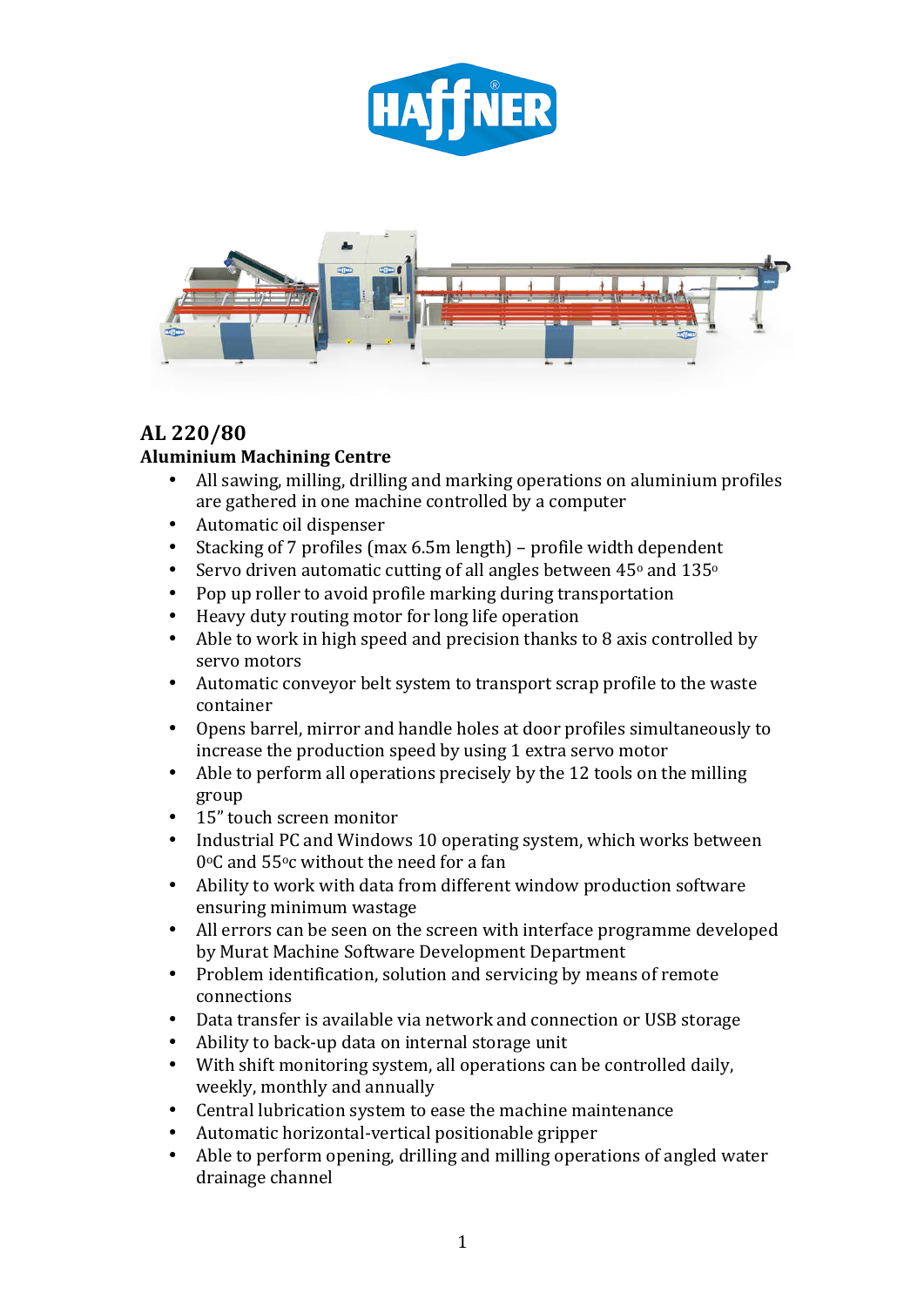

- Operating system takes maximum safety measures against virus spreading and user errors, by cleaning unnecessary processes of last log in, automatically at every opening and closing of the machine
- Servo controlled cutting saws can be positioned automatically according to the height of the profile and are able to make fast and rigid cutting
- $\cdot$  0°-360° rotatable servo controlled gripper
- Able to perform all operations sensitively with 12 tool set in the milling group

#### **Technical Features**

- Power supply:  $400V$ ,  $3ph$ ,  $50-60Hz$
- Power output: 20kW, 45A
- Air consumption 750 l/min
- Max profile height: 185mm
- Profile processing height 35mm
- Min profile height: 35mm
- Max profile width: 225mm
- Air pressure 6-8bar
- Max raw profile length 6,500mm
- Min raw profile length 1,000mm
- Max profile processing length 4,000mm
- Min profile processing length 350mm
- Machine height: 2,500mm
- Machine length: 15,300mm
- Machine width: 3,600mm
- Machine weight: 5,700kg
- Saw blade diameter 600mm

#### **Optional**

AL 001 - Camprox Software Programme AL 002 - Screw-driving unit